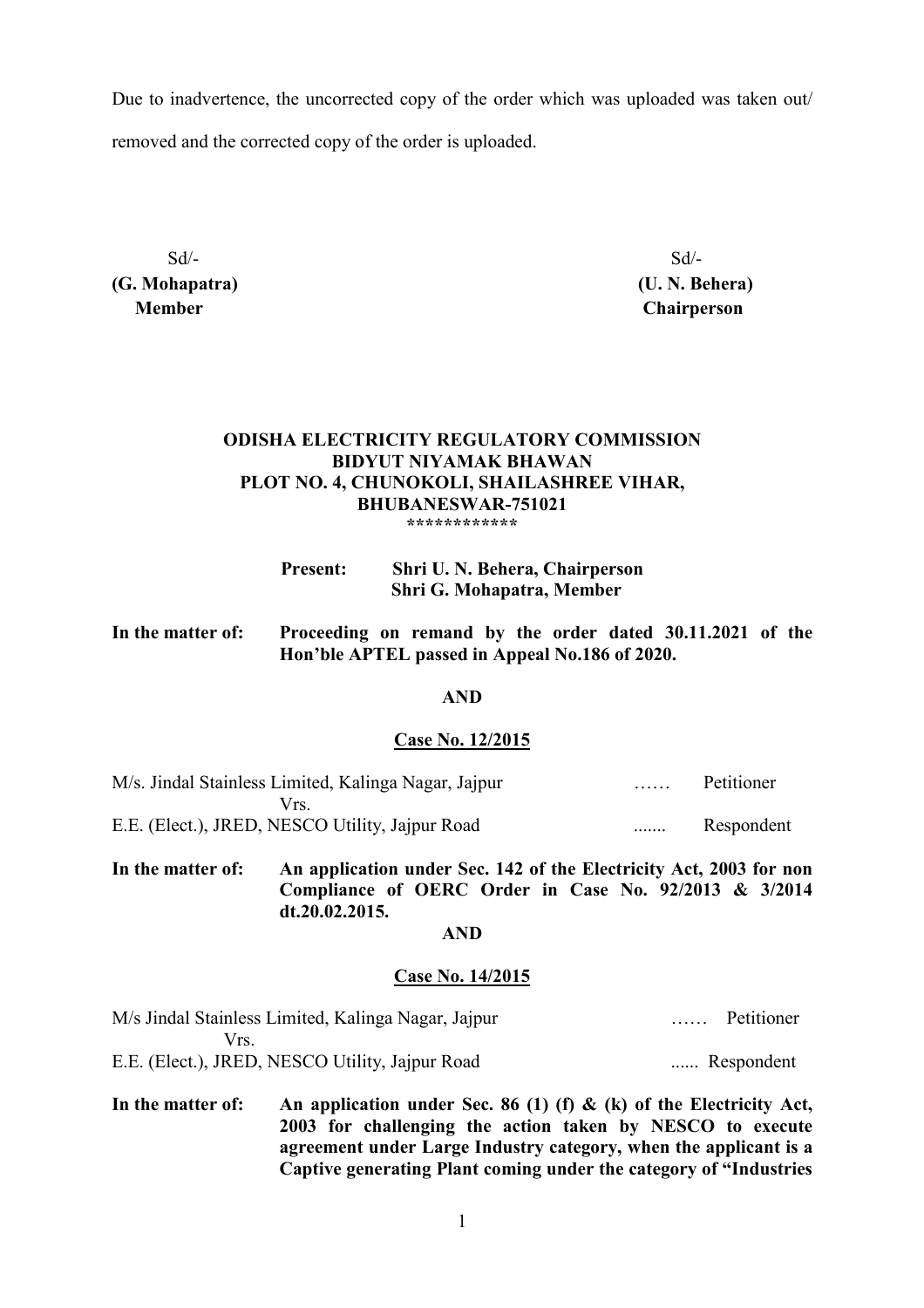**owning Generating Station and captive Plant availing Emergency Supply" as per Regulation 80(15) of OERC Distribution (Condition of Supply) Code, 2004.** 

#### **AND**

#### **Case No. 12/2018**

| <b>NESCO Utility</b>          | . | Petitioner |
|-------------------------------|---|------------|
| Vrs.                          |   |            |
| M/s. Jindal Stainless Limited | . | Respondent |
| <b>AND</b>                    |   |            |

**In the matter of: An application under S.94 (1) (f) of the Electricity Act, 2003 read with Regulation 70 (1) of the OERC (Conduct of Business) Regulations, 2004 for review of Order dated 26.02.2018 of the Commission passed in Case Nos. 12 & 14 of 2015.** 

**Case No. 26/2018**

| M/s. Jindal Stainless Limited | . | Petitioner  |
|-------------------------------|---|-------------|
| Vrs.                          |   |             |
| NESCO Utility $&$ Others      | . | Respondents |

**In the matter of: An application under S. 142 & 146 of the Electricity Act, 2003 for non-compliance of the directions of the Commission passed in Case Nos. 12 & 14 of 2015.** 

**For Petitioner:** Shri Gopal Choudhury, Sr. Advocate and Shri Hitendra Ratha, Advocate on behalf of M/s. JSL in Case Nos.12 & 14 of 2015 and 26 of 2018.

**For Respondents:** Shri Ananda Shrivasatav, Advocate, Arjun Jain, Sr. Advocate and Shri Sajan Poovyya, Sr. Advocate on behalf of TPNODL (the then NESCO Utility).

## **Date of Hearing: 28.12.2021 Date of Order: 13.01.2022**

This proceeding is consequent upon judgement dated 30.11.2021 of the Hon'ble Appellate Tribunal for Electricity (APTEL) in Appeal No.186 of 2020 wherein the Hon'ble APTEL has remanded the matter back to this Commission with a direction to determine classification as to whether M/s. Jindal Stainless Ltd, Kalinga Nagar, Jajpur Road (for short, "JSL"), The Petitioner falls under the category of "Emergency Supply to CGP" under Regulation 80 (15) of the OERC Distribution (Conditions of Supply) Code, 2004 (herein after referred to as "the Supply Code") or "Large Industry" under Regulation 80 (10) of the Supply Code and thereafter to pass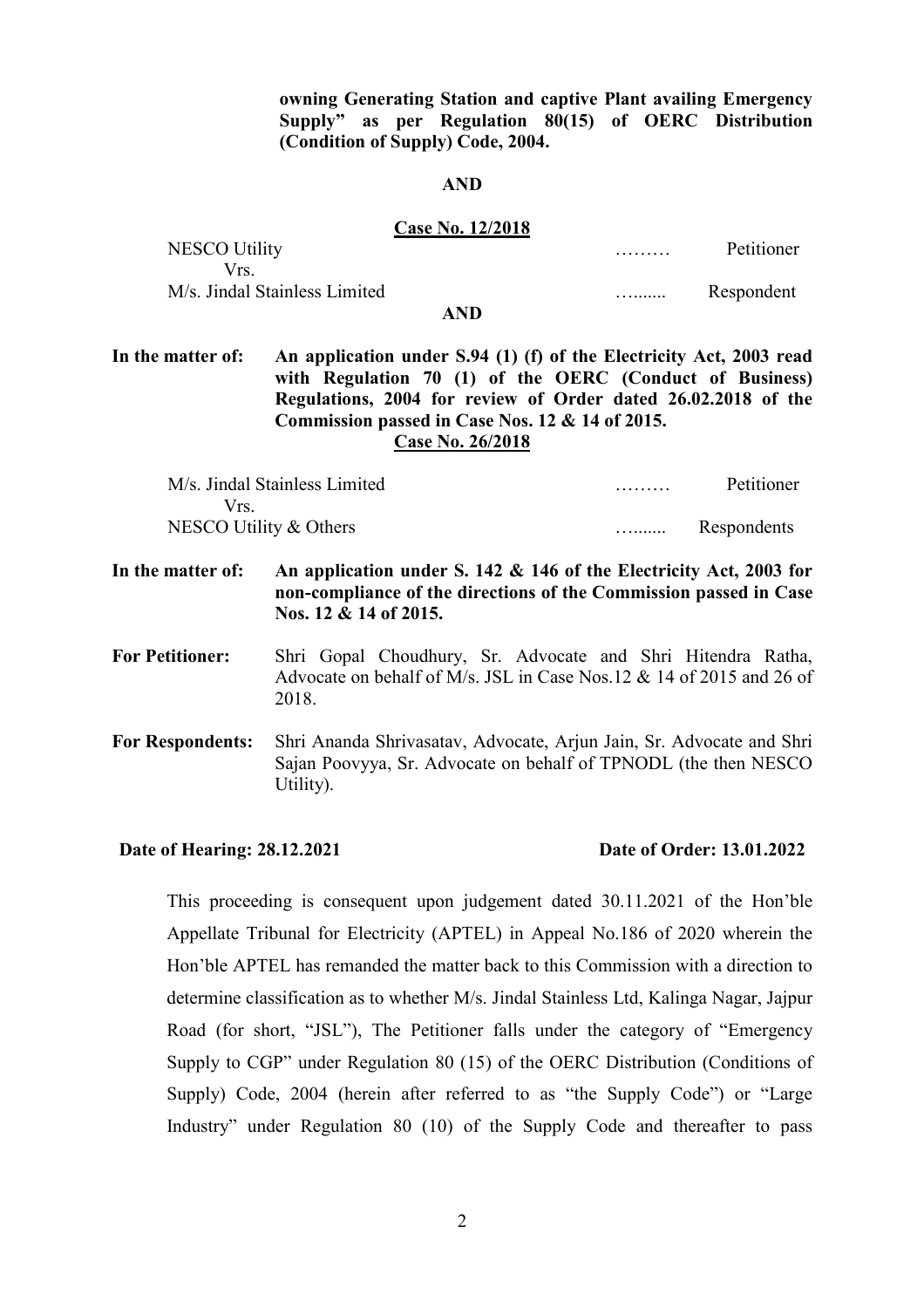appropriate order with regard to tariff to be imposed on the Petitioner - M/s. Jindal Stainless Ltd.

- 2. The Petitioner, M/s. Jindal Stainless Ltd. (JSL) is having an integrated Steel manufacturing plant at Kalinga Nagar Industrial Complex, Danagadi, Jajpur Road in NESCO Utility area of supply and was availing power from NESCO Utility w.e.f. 01.09.2005 under Large Industry tariff category. After commissioning of its CGP (2x125MW), M/s. JSL executed an agreement with NESCO Utility on 1.7.2008 for a period of two years under 'Emergency supply to CGP' category for a demand upto 50 MW. After expiry, the agreement was renewed on 13.11.2010 for a further period of two years retrospectively from the effective date 01.07.2010 upto 30.06.2012. As per the special clauses of the agreement, JSL would take supply upto a demand of 50MW (as allowed by OPTCL), but not exceeding 30MU per annum with a cap of 4MU in one month. In case the drawl of JSL exceeds 4MU in any month, then energy bill for that month would be done on normal Large Industrial tariff with contract demand 50MW. Therefore, the petitioner M/s. JSL is a consumer under the category of emergency supply to CGP coming under Regulation 80 (15) of OERC Supply Code, 2004 and has been paying tariff as per the bill for "Emergency Supply to CGP". But, the Utility unilaterally, arbitrarily and without any notice started raising bills to M/s. JSL on the basis of LI tariff category in the month of September, 2012 with arrear bills from April, 2012 and issued disconnection notice on 29.09.2012, although JSL has not violated any condition of Supply Code.
- 3. According to the Respondent NESCO, the Petitioner is importing power irrespective of the running status of CGP as there is export of power in the corresponding DIP which shows import of power at the same time. That means the Petitioner is importing power concurrently while exporting in the same DIP. This violates the Regulation 80 (15) of the Supply Code, 2004. The category of 'Emergency supply to industries owning CGP relates to supply of power to industries with generating station including captive power plants only for the start up of the unit or to meet their essential auxiliary and survival requirement in the event of failure of their generating capacity. Therefore, the drawal pattern of power by the Petitioner comes under the unauthorised use of electricity as provided under Section 126 (6) (b) (iv) of the Act. The Respondent keeping the past drawal in view has only claimed a demand for differential revenue intimating the consumer that the billing from April, 2012 to July, 2012 has been revised under LI category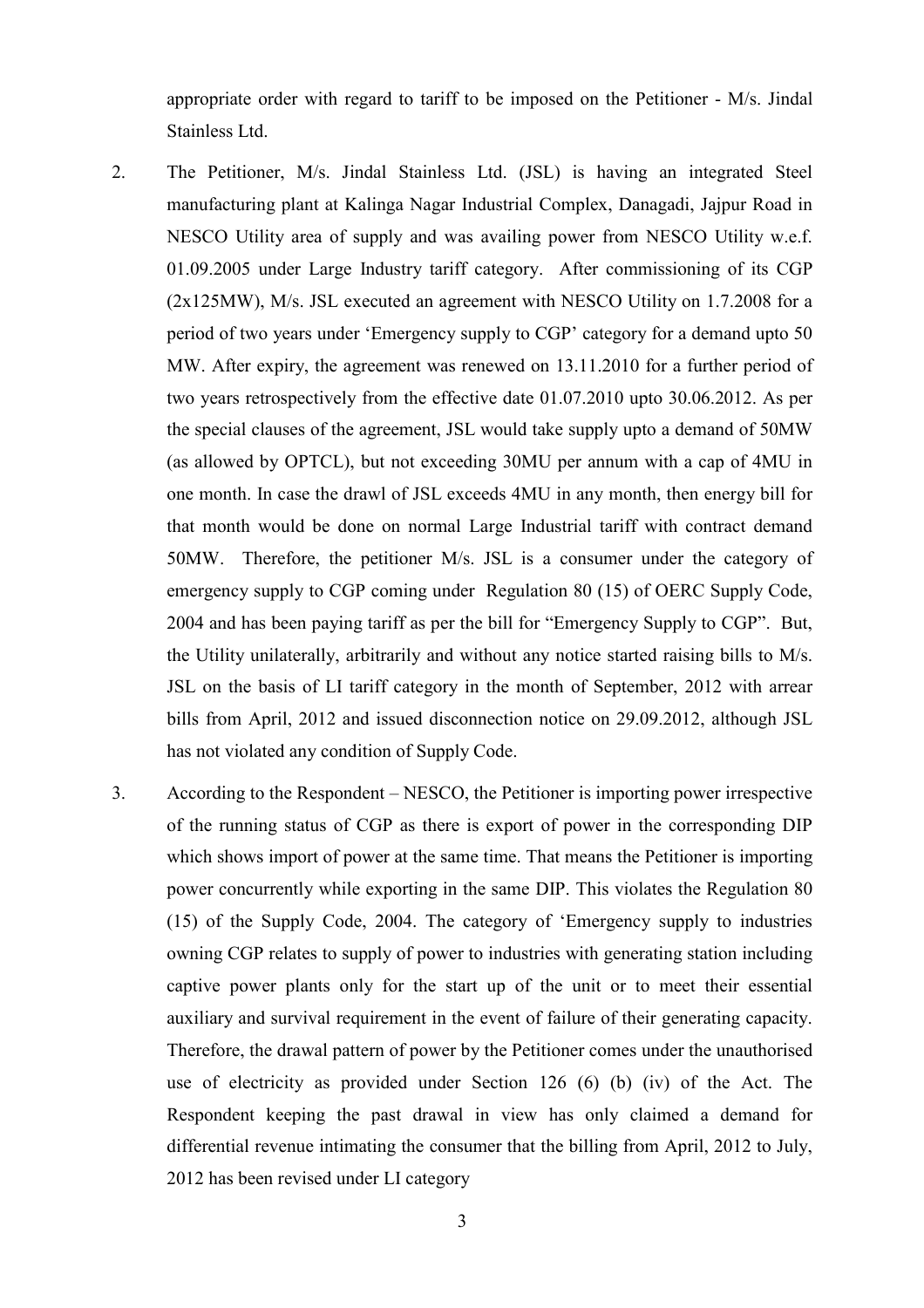- 4. Feeling aggrieved and dissatisfied with the decision of the Respondent NESCO, treating the petitioner JSL under "Large Industry" Category, the Petitioner approached the learned GRF, Jajpur Road and the learned GRF decided the case in favour of the Respondent – NESCO Utility. Being aggrieved, the Petitioner – M/s. JSL moved the Ombudsman-II, Bhubaneswar.
- 5. With the above context, this Commission delved into the order dated 15.11.2012 passed by the learned GRF at Jajpur Road in Consumer Complaint No.334 of 2012 along with the order dated 22.11.2013 passed by the learned Ombudsman (II) in Consumer Representation Case No. Omb(II) N-72 of 2012.
- 6. The Learned GRF in CC No. 334/2012 dated 30.10.2012 had directed as follows:

*"Heard both the parties. After careful consideration of the case records, returns and submissions made available before us, we are of the opinion that the revised bills raised by the Opposite Party from April/2012 to July/2012 along with current bills from August/2012 i.e. demand charges (80% of CD or MDI whichever is higher) energy charges and other charges as applicable are justified and the Petition filed by the complainant is dismissed herewith. Accordingly, the complainant is directed to release the claim of the Opposite Party as aforesaid. Regarding execution of agreement it is open to both the parties as agreed between them."*

7. As stated earlier, feeling aggrieved and dissatisfied with the above order passed by the learned GRF, Jajpur Road, the Petitioner – JSL made a representation before the learned Ombudsman for revision of their bills from April 2012 onwards in accordance with the tariff, under the category of "Emergency Supply to CGP" and to renew the agreement under Regulation 80(15) of the Supply Code 2004 and Learned Ombudsman-II passed the following order in Consumer Representation No.72 of 2012 which is in support of JSL and is in supersession of the order of the learned GRF.

*"In the present case the nature and purpose of power supply is contradicting to the recorded/calculated data of the meter and the terms of the agreement so made*  between the parties. During the course of hearing the Respondent has admitted that *the Petitioner has not violated the capped units of 4 MU/month and 30 MU/annum but have violated to the permitted 50 MW of Contract Demand. This Forum is not satisfied with the calculation of the total Contract Demand of both feeders just by adding the magnitude of the KVA element without considering it's direction. Hence to my opinion the Petitioner has not violated the agreement term to the extent of KVA demand so as to encourage the licensee in billing with LI category. On the other hand the licensee have not followed Regulation 82 of OERC Supply Code, 2004 correctly for re-classification of tariff category. The existing agreement (valid up to 30.06.2012) is also not proper in view of tariff categorisation and at the same time has not been got approved from the Hon'ble Commission, being considered as a special agreement. To the question of legality of the agreement for it's period and it's*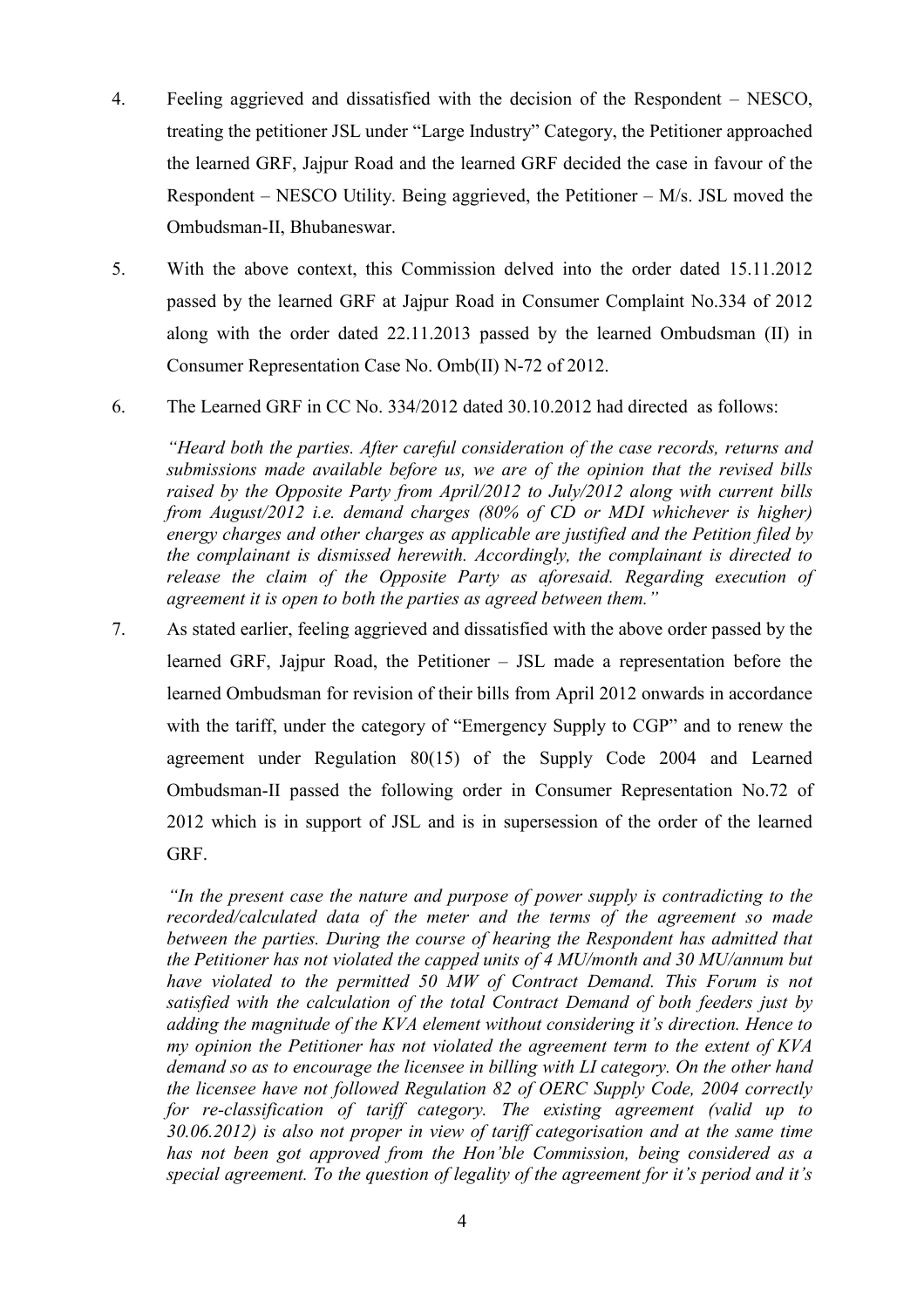*void abinitio this Forum is not competent to pass any comment and the said matter can be dealt in any of the appropriate Forums. For renewal of agreement both parties should conclude to a tariff category under regulation in force, basing on the nature and purpose of power supply."* 

- 8. However, when bills were not settled and new agreement was not made JSL approached this Commission vide Case No. 92/2013 for non-compliance of the order dated 22.11.2013 passed by Ombudsman-II. M/s. JSL filed another case before this Commission bearing Case No. 3/2014 challenging the action of NESCO for not renewing the agreement and/or executing agreement under the emergency supply category. The main contention of JSL was that the agreement under emergency supply to CGP should be executed between the parties. After hearing the parties the Commission in their common order in Case Nos. 92/20213 and 3/2014 dated 20.02.2015 held that the order of the Ombudsman has attend finality and that NESCO shall bill JSL as a normal emergency supply category as per Regulation 80 (15) of OERC Distribution (Condition of Supply) Code, 2004 during the validity of the existing agreement since the existing agreement has to conclude on expiry. The Commission had directed NESCO to revise the bill in accordance with the order of Ombudsman-II.
- 9. While the matter stood thus, the petitioner subsequently approached this Commission in Case No.12 & 14 of 2015, the first invoking its jurisdiction under Section 142 of the Electricity Act, 2003 alleging non-compliance of the order of this Commission dated 20.02.2015 in Case No.92/2013 and 3/2014 and the latter being a petition under Section 86 (1) (f) and (k) of the Electricity Act, 2003 challenging action taken by the Respondent NESCO Utility requiring the Petitioner-JSL to execute an agreement under LI category when the latter was claiming the benefit of the Emergency Supply Category under Regulation 80(15) of the Supply Code. During the pendency of these cases the Commission sent a fact finding team to the field to ascertain the modalities of billing during disputed period. The fact finding team in their report dated 27.05.2017 stated as follows:
	- *a. The team discussed the matter in detail with the DGM (O&M) in charge of the Grid Sub-station at Duburi and their officials on duty, It is observed that M/s. JSL is drawing power from 400/220 KV Grid sub-station of OPTCL at Duburi through two numbers of 220 KV feeders, The energy drawal is being recorded in a summation meter installed on 08.12.2015 and billing is being made at present based on the readings of this meter. Further individual meters, based on the reading of which billing was being made earlier i.e. prior to December, 2015 still exist in each feeder. Data/information regarding SMD of the drawal*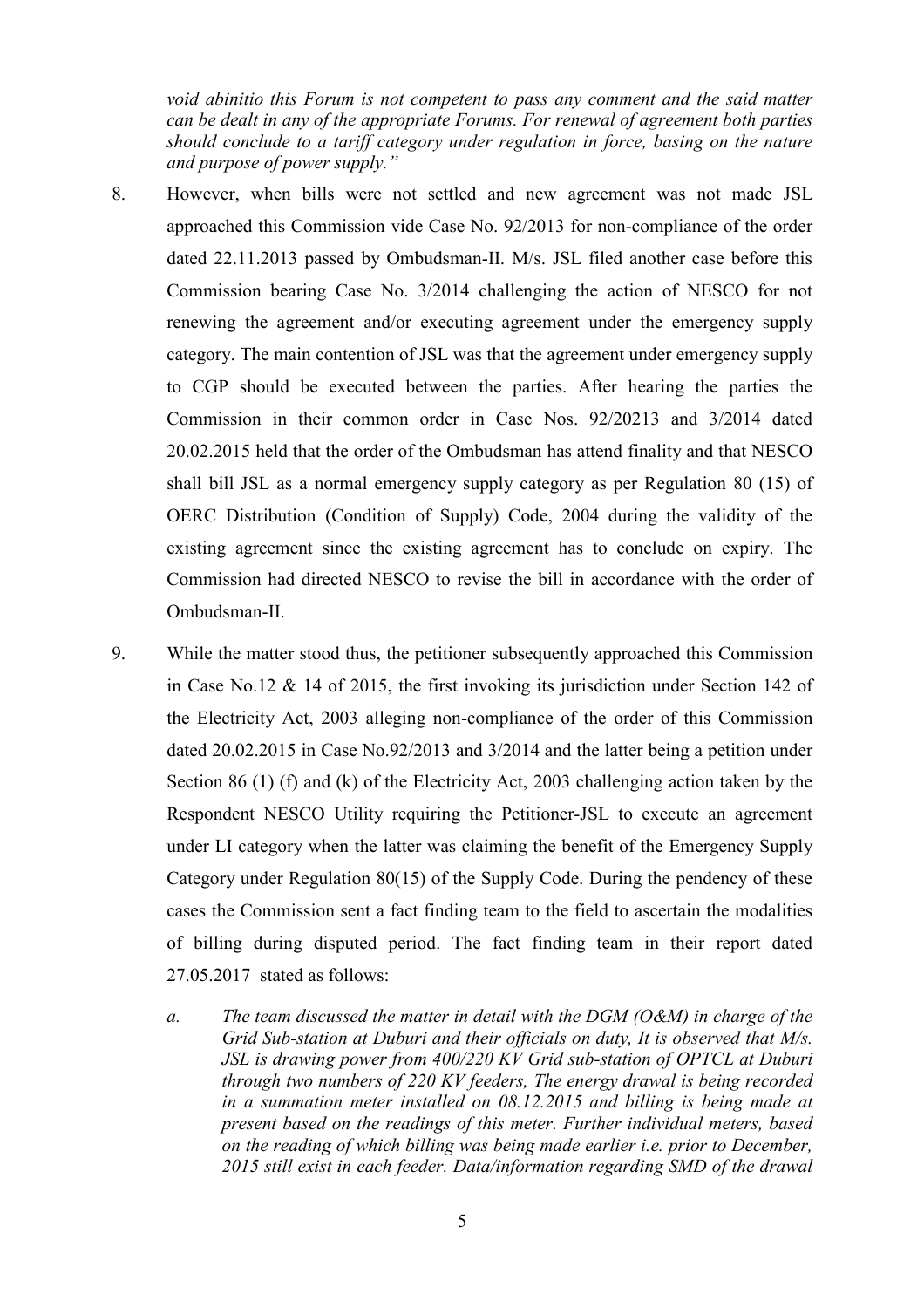*by M/s. JSL through these two feeders was not available at Duburi grid substation records. At M/s. JSL switchyard control, drawal is being recorded through individual meters in both the feeders without any summation meter. Thereafter, we had a detailed discussion with the concerned officials of M/s. JSL and NESCO Utility in the office chamber of SE, Jajpur Road Electrical Circle. The views of both the parties during the discussion are taken into record.* 

- *b. The representative M/s. JSL stated that the emergency power supply agreement was neither terminated nor renewed by NESCO Utility and bills were raised considering M/s. JSL as large industry having CD of 55.55 MVA without any regulatory provision. Hence, the emergency power supply agreement has continued till July, 2015 and from August, 2015, only the new agreement under LI category came into existence. The consumer meter was installed on 08.12.2015 which was the effective date of actual and correct billing under LI category. M/s. JSL has never violated the terms and conditions of emergency power supply agreement.*
- *c. Representatives of NESCO Utility have stated that the bills of the consumer have been revised up to June, 2012 based on the order of the Ombudsman-II. In compliance to the directions of the Commission, the utility has submitted all relevant documents to establish that the drawal pattern of the consumer is contradicting Regulation 80 (15) of OERC Distribution (Conditions of Supply) Code, 2004, where the category industry owning generating station/Captive Power Plant (CPP) availability for emergency supply is provided. As per drawal pattern of the consumers it comes under large industries. The utility stated that the Commission shall issue directions for regularization of the billing period from July, 2012 to July, 2015 inviting reference to the point 8 of order dated 4.07.2015 of OERC.*
- *d. From the submissions of both the parties we observe that the agreement for "Emergency supply to CGP" was valid till 30.06.2012. After the expiry of the said agreement, power supply to M/s. JSL has been continued without any valid agreement. Both the parties have not initiated any action for renewal of agreement or termination of the agreement. However, a fresh agreement was executed on 21.08.2015 between the parties under large industry category, effective from 01.08.2015 with a CD of 12 MVA.*
- *e. As per the order of the Ombudsman/Commission, NESCO Utility has revised the energy bill up to 30.06.2012 as per the previous agreement for emergency power supply. Both the parties are not having any dispute as far as energy charge is concerned. Since there is no valid agreement from July, 2012 to July, 2015, the dispute on billing was raised regarding the classification of consumer category. A fresh agreement was executed under LI Category which is effective from August, 2015.*
- *f. In this connection, GRIDCO Limited was asked to submit the data/information of month wise SMD for the drawal by M/s. JSL through both the feeders for the period from April, 2012 to 8th December, 2015 with time synchronisation. We analyse the said data received from GRIDCO Energy Billing Centre along with the submission/views of NESCO Utility and M/s. JSL. As per the OERC Distribution (Condition of Supply) Code, 2004 the category of supply depends upon the nature & purpose of supply. As per Regulation 80 (15), the emergency power supply to a CGP is limited to*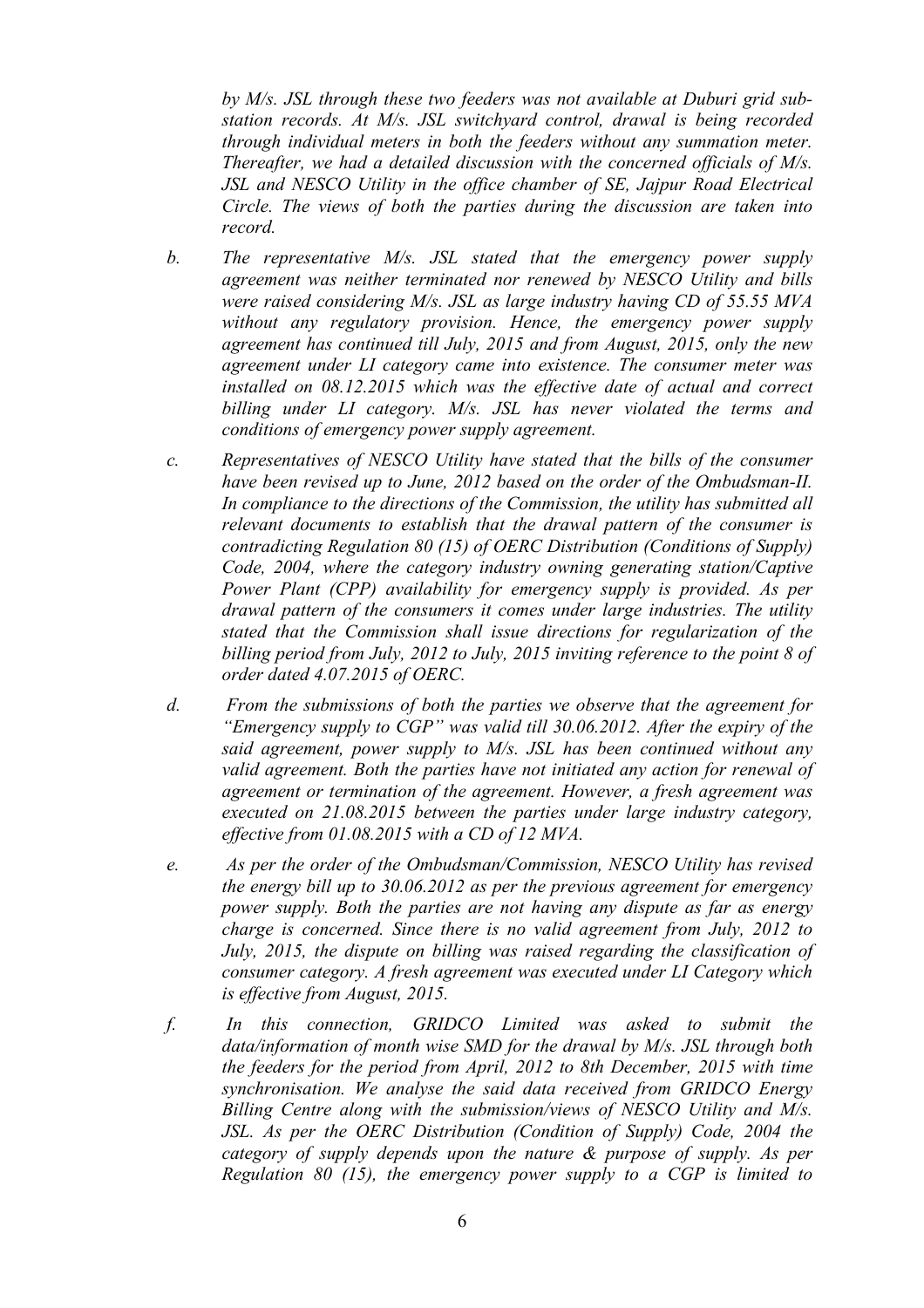*survival requirement/start-up of the unit in the event of failure of their generating capacity. But as far as the drawal pattern of the M/s. JSL is concerned, it is on regular basis not limited to its survival requirement. We are also of the same opinion in line with the findings/ observations of the Ombudsman that the nature and purpose of power supply is contradicting to the recorded/calculated data of the meter and the terms of the agreement so made between the parties. Further, both the parties have not followed the law correctly in taking appropriate steps for execution of fresh agreement after the period of agreement is over.* 

- *g. In the instant case, since the power has been drawn by M/s. JSL on continuous basis and inferred to be used as motive force for its industrial production, the category of the supply may not be classified under the category of "industries owning generating stations and captive power plants availing emergency supply only". However, it could be classified under the category of "large industry", but there was no valid agreement exists between the parties during the disputed period for consideration of the contract demand for billing purpose and also no summation meter was available for ascertaining SMD and power factor of the power supply. In view of the above, any one of the following options may be considered by the Commission for resolution of the dispute between the parties.* 
	- *i. Deemed continuance of the old agreement of emergency supply till July, 2015. Or*
	- *ii. The new agreement which was effective from August, 2015 may have retrospective effect from July, 2012. Or*
	- *iii. The disputed period may be treated as drawal under LI category considering the SMD as submitted by GRIDCO. Or*
	- *iv. Any other option as deemed fit and decided by the Commission."*

This fact finding report was brought on record in Case No 14/2015.

- 10. This Commission vide order dated 26.02.2018 disposed of both the Case Nos. vide 12/2015 and 14/2015 with the following order:
	- *"15. We observe that the licensee has unilaterally proceeded on to bill the consumer from April, 2012 onwards in another category during currency of the prevailing agreement without following the procedure mentioned in the Regulations. The existing agreement at that point of time was not renewed due to disagreements over the category till 01.08.2015.*

*We are of the view that, once a procedure is prescribed for some actions in the statute, it has to be in that way only; not in the other way.* 

- *16. However, in accordance with the regulations, the final notice to change the category appears to have been issued to the petitioner-consumer by the licensee much later on 30.04.2015 and the agreement has been signed in the new agreed category w.e.f. 01.08.2015.*
- *17 Therefore, considering all the factors mentioned above, we are of the opinion, that the transaction for the period from 01.07.2012 to 31.07.2015 should fall in the category of "Emergency Supply to CGP" under Regulation 80(15) of the Supply Code which existed on 30.06.2012.*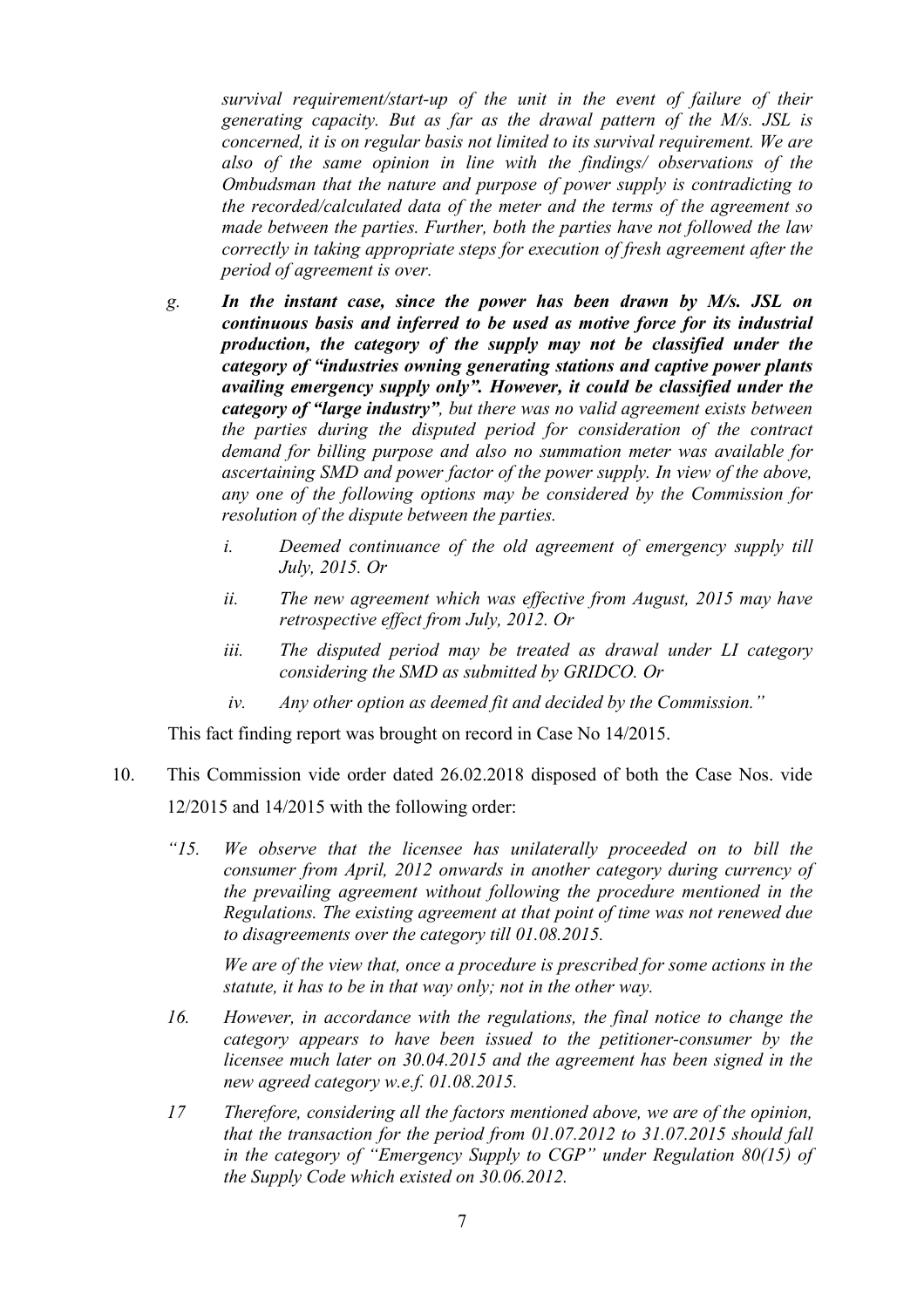- 18. We direct that the NESCO Utility shall raise bills on the petitioner *immediately within 15 (fifteen) days of issue of this order in the category mentioned at Clause 17 above. Interim payments ordered by Commission and paid by petitioner shall be suitably adjusted in the bill. NESCO Utility is at liberty to charge DPS after expiry of the "due date of payment", if payment was not received in time."*
- 11. After the aforesaid proceedings, the respondent M/s. NESCO Utility filed a Review petition in Case No.12/2018 seeking review of the order dated 26.02.2018 passed in case Nos.12 & 14 of 2015 which was rejected by an order dated 30.04.2018 by the Commission observing to the effect that :

## *xxx xxx xxx xxx*

- *"11. Therefore, we do not observe/find any fresh evidence to agree with the petitioner on its application for review of the earlier order passed by the Commission. We find the petition, for review of the order dated 26.02.2018 passed in Case Nos. 12 and 14 of 2015, is devoid of any merit. As the cases have been decided after full consideration of the arguments made by the parties, the present review petition cannot be accommodated even in garb of doing justice or substantial justice to engage the Commission again to decide on the controversy already decided."* 
	- *xxx xxx xxx xxx*
- 12. Being aggrieved by the above order of this Commission, the Respondent-NESCO Utility, approached the Hon'ble High Court of Orissa in WP(C) No.13138 of 2019 and the Hon'ble High Court of Orissa vide their order dated 25.11.2019 directed the NESCO Utility to approach the APTEL as per Section 111 of the Electricity Act, 2003 for necessary redressal of his grievances holding that the order passed by this Commission is appellable and accordingly the Respondent-NESCO Utility knocked the door of the Hon'ble APTEL in Appeal No.186 of 2020 where-after Hon'ble APTEL after hearing both the parties has set aside the impugned order and remanded back the matter to the Commission with their direction to hear the matter afresh and pass necessary orders thereon. Relevant extract of the judgement is as follows:
	- *"15. The learned counsel on all sides agreed that there is no standardised format prescribed for a notice in terms of Regulation 82 of Supply Code to be issued. The communications of November and December 2012, in our reading, substantially complied with all the pre-requisites of notice envisaged under Regulation 82. We must add here that it is the contention of the JSL, and we agree with the same, that its response to the said notices of November and December 2012 must also be kept in view. In our view, the Commission could and should not have overlooked this relevant part of the material before reaching a conclusion adverse to the claim of the Appellant about it having legitimately invoked the prerogative conferred upon it by Regulation 82 to reclassify JSL as a consumer under LI category instead of the Emergency Supply category for which the parties had executed the agreement.*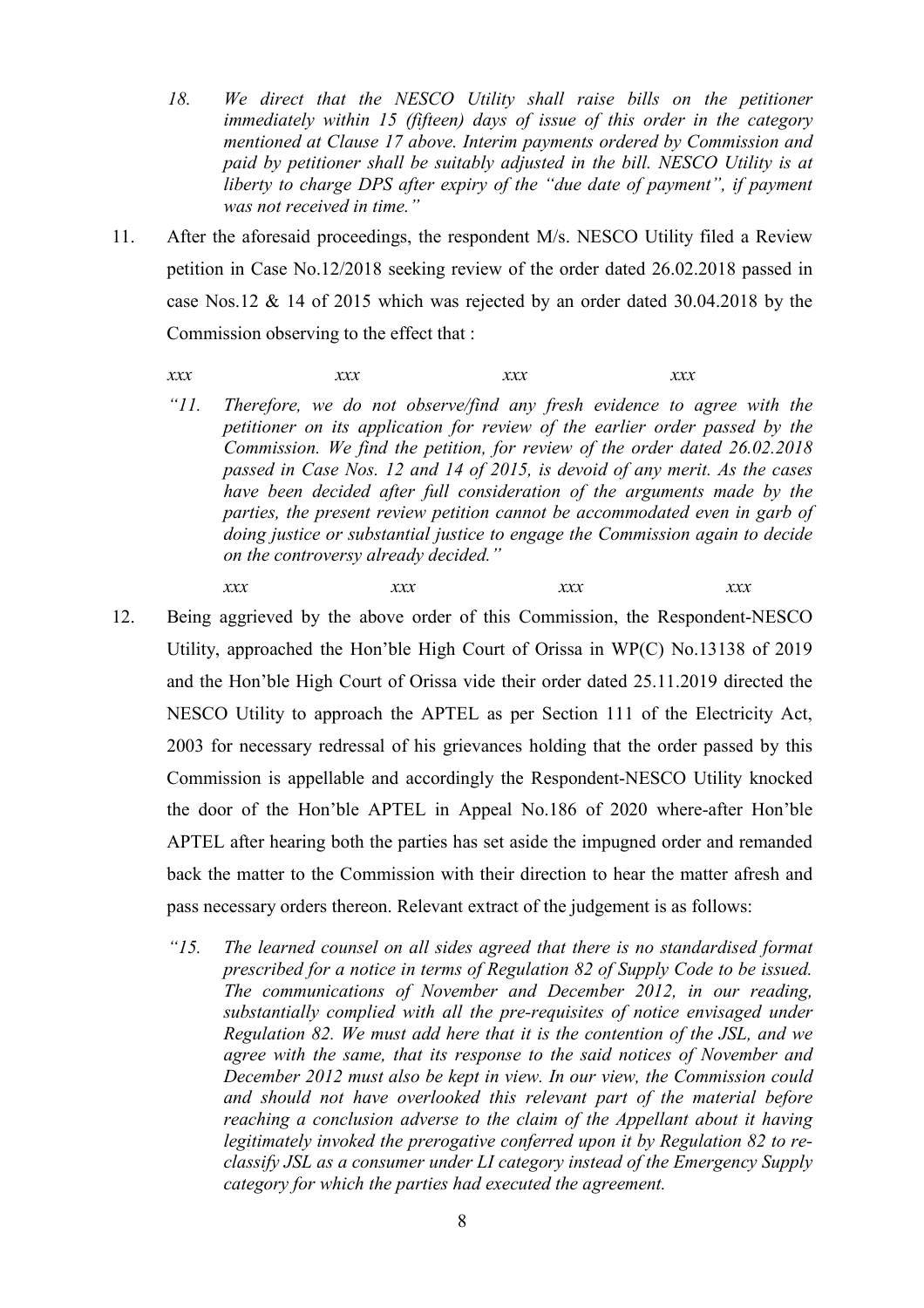- *16. We may also note here that it is the submission of JSL that there was no summation metering system available and the effect of this during the relevant period was also required to be examined by the State Commission to determine if JSL would fall under the category of large industry or not. We do not wish to express any opinion on this contention of JSL leaving it to be examined for its worth and effect on the main issue of reclassification by the Commission.*
- *17. In the foregoing facts and circumstances, with the consent of the Appellant and the first Respondent, we set aside the impugned order, since it suffers from the vice of perversity, material documents having been overlooked. We remit the matter involving the issue of reclassification to the State Commission for a fresh decision. Needless to add, if the contentions of the Appellant about a case for reclassification under Regulation 82 of the Supply Code are upheld by the State Commission, it shall also proceed to examine as to how the differential in the applicable tariff for the period in question is to be determined and recovered, and issue all necessary directions in such regard as well.*
- *18. The State Commission will hear all parties afresh, not feeling bound by the view taken earlier and pass the requisite order, in accordance with law expeditiously, preferably within three months of this Judgment. While the State Commission is awaited to render its fresh decision in terms of the above direction, neither side will take any precipitative action vis-a-vis the pending invoices issued by the Appellant and the proceedings taken out in that regard by JSL. The parties are directed to appear before the State Commission on 13.12.2021."*
- 13. Be it mentioned here that during the pendency of the Appeal No. 186 of 2020 before the Hon'ble APTEL, this Commission by their vesting order dated 25.03.2021 in Case No. 9/2021 vested the utility of NESCO in the TPNODL w.e.f. 01.04.2021 under Section 21 of the Electricity Act, 2003. Therefore, the erstwhile NESCO utility is coloured now as TPNODL as far as the present proceeding is concerned.
- 14. As per directives of the Hon'ble APTEL, the Commission was required to pass the consequential order on the issue if the petitioner would fall under the category of Large Industry or not during the disputed period. Thus, the following are the issues for determination before this Commission to adjudicate the dispute.
	- (i) To which classification (consumer category) the Petitioner (JSL), would fall during the period from 01.07.2012 till 31.07.2015 (after expiry of the agreement in 2012) - as large industry under Regulation 80 (10) or emergency supply of CGP under Regulation 80 (15) of the code?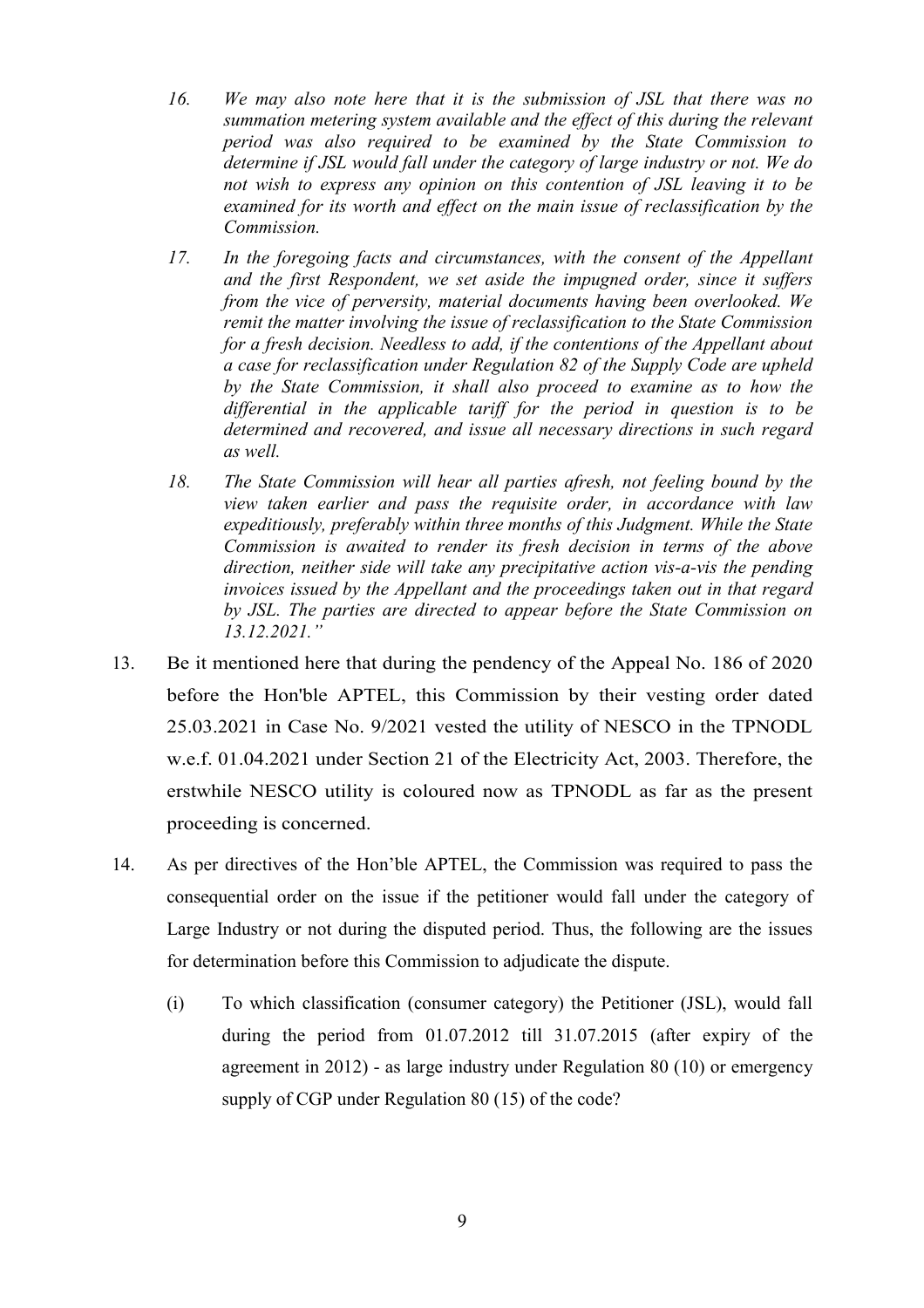- (ii) Whether, the respondent has taken action in compliance with the Regulation 82 of the Supply Code of 2004, under the facts and circumstances of the case or there has been any departure from it ?
- (iii) Whether the drawal pattern of the JSL comes under large industries category as per Regulation 80 (10) or under the category of "Emergency Supply" to CGP, under 80 (15) of the Supply Code?
- 15. Since the three issues are more or less intertwined, for the sake of convenience, conjoint discussions on the points can be reasonably done for arriving at just conclusion.

There are certain facts admitted by the parties which need reflection. It is felt proper to mention here that admission in the pleadings giving rise to the orders is taken as admissions by the parties.

16. That the petitioner after installation of its Captive Generating Plant (CGP) had been availing Emergency Power Supply upto demand of 50 MW w.e.f. 01.07.2008, which was renewed from time to time for a period of 2 years and was continuing. The parties accepted and agreed that in case drawl exceeds 4 MU in any calendar month, the bill for that month will be done on normal Large Industry (LI) tariff with Contract Demand of 50 MW. The petitioner has entered into an agreement as a consumer under the category of Emergency Supply to CGP under regulation 80 (15) of the OERC Supply Code-2004. It is agreed between the parties that electric energy charges shall be claimed by the licensee based on the load survey conducted by the licensee, once in a month. It is admitted case of the parties that the licensee raised the bill against the petitioner under the Large Industry Tariff Category w.e.f. April-2012 to August-2012 on the basis of applicable energy charge basing on load factor as per RST order and demand charges (80% of the contract demand of 50 MW or maximum demand whichever is higher). Again the licensee in its notice for disconnection dated 29.09.2012 demanded Rs.7,50,36,625.00 as arrear energy bill. It is not disputed by the parties that licensee would verify the load pattern to ascertain to the extent of consumption by the petitioner. The start up power as is understood is just required only for start up of the unit or to meet their essential auxiliary and survival requirement in the event of the failure of their generation capacity and the consumer has agreed for a contract demand of 50 MW. It is not disputed by the petitioner that the load survey conducted by the licensee was not proper. Though, the petitioner has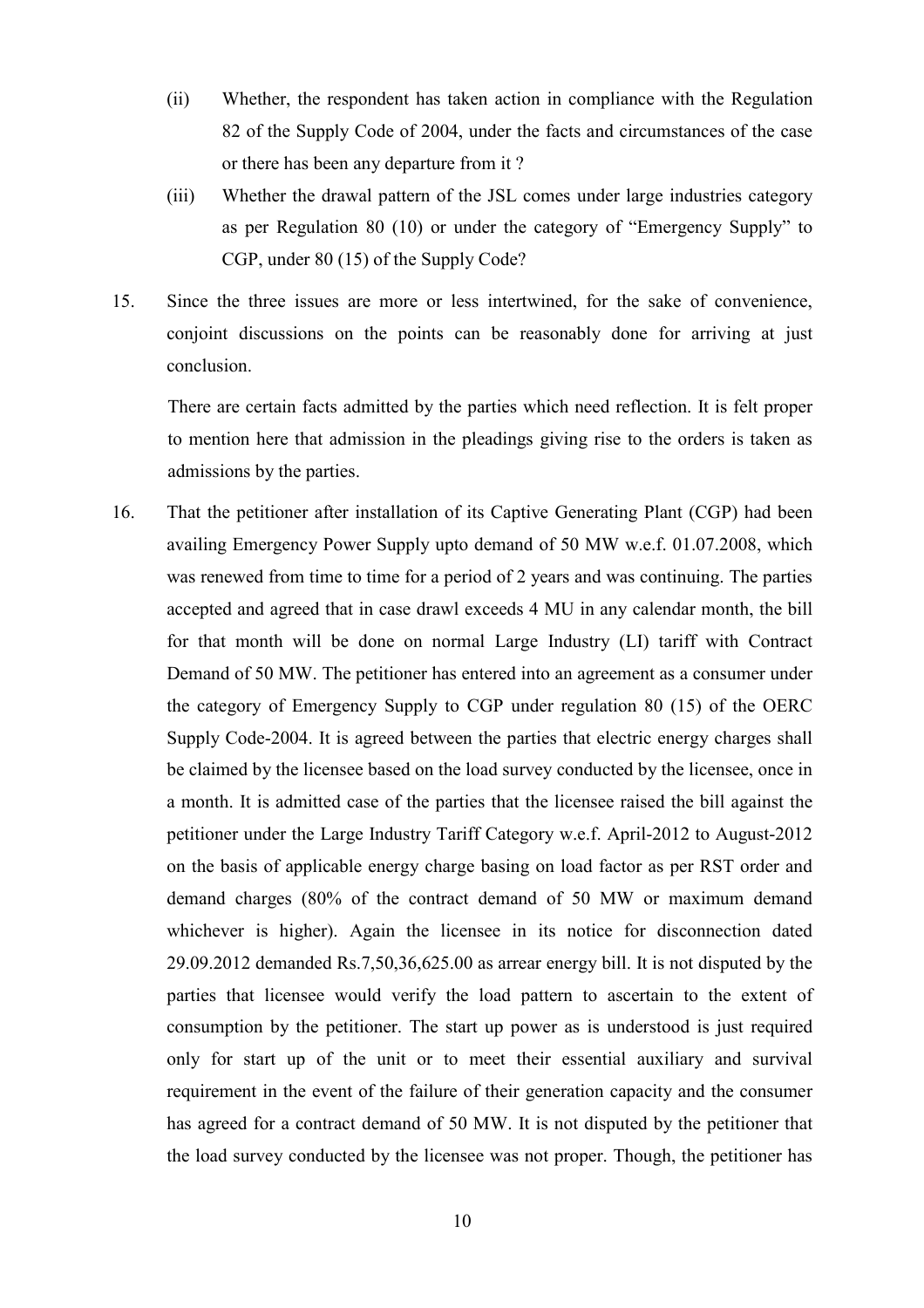disputed the demand made by the licensee, yet their contention is limited in view of agreement in terms of Regulation 80 (15) of the Supply Code, 2004. It is contended on behalf of the petitioner that the regulation 82 of the Supply Code, 2004 should have been invoked by the Respondent in order to make the claim. The Regulation 82 of the Supply Code, 2004 is reproduced below;

*"Regulation 82. If it is found that a consumer has been classified in a particular category erroneously or the purpose of supply as mentioned in the agreement has changed or the consumption of power has exceeded the limit of that category or any order of reduction or enhancement of contract demand has been obtained, the engineer may reclassify him under appropriate category after issuing notice to him to execute a fresh agreement on the basis of the altered classification or modified contract demand. If the consumer does not take steps within the time indicated in the notice to execute the fresh agreement, the engineer may, after issuing a clear seven days show cause notice and after considering his explanation, if any, may disconnect the supply of power."* 

- 17. A careful reading of the aforesaid regulation leaves no room of doubt that even if there is an agreement between the consumer and the licensee classifying the consumer under Regulation 80 (15) of the Supply Code, 2004, the licensee can ask to categorise the consumer under L.I category as per Regulation 80(10) of the Supply Code, 2004 by taking recourse to Regulation 82 of Code, 2004, if at any time consumption of power is found exceeding the limit of that category or where the contract demand has been exceeded as found by the Engineer of the licensee during course of the load survey. It is seen that the licensee issued notice for the month of August-2012 and demanded arrear bill for April-2012 to July-2012 indicating higher energy consumption by the petitioner. This act on the part of the respondent licensee is in accordance with Regulation 82 of the Supply Code, 2004.
- 18. Power has been found drawn by the Petitioner M/s. JSL, on continuous basis and from that it can be inferred that it was used as motive force for its industrial production. Therefore, the Fact Finding Committee, appointed by the Commission found that the category of the supply may not be classified under the category of "Industries owning generating stations and captive power plants availing emergency supply only". The said Committee had conducted the fact finding exercise in presence of the authorised engineering representative of the Petitioner and of the Licensee. The load survey report is affirmed by the findings of the team. The dump data analysis during April 2012 to July 2012 indicate that JSL had imported power, during the failure of its CGP. The Petitioner all through could not produce any information to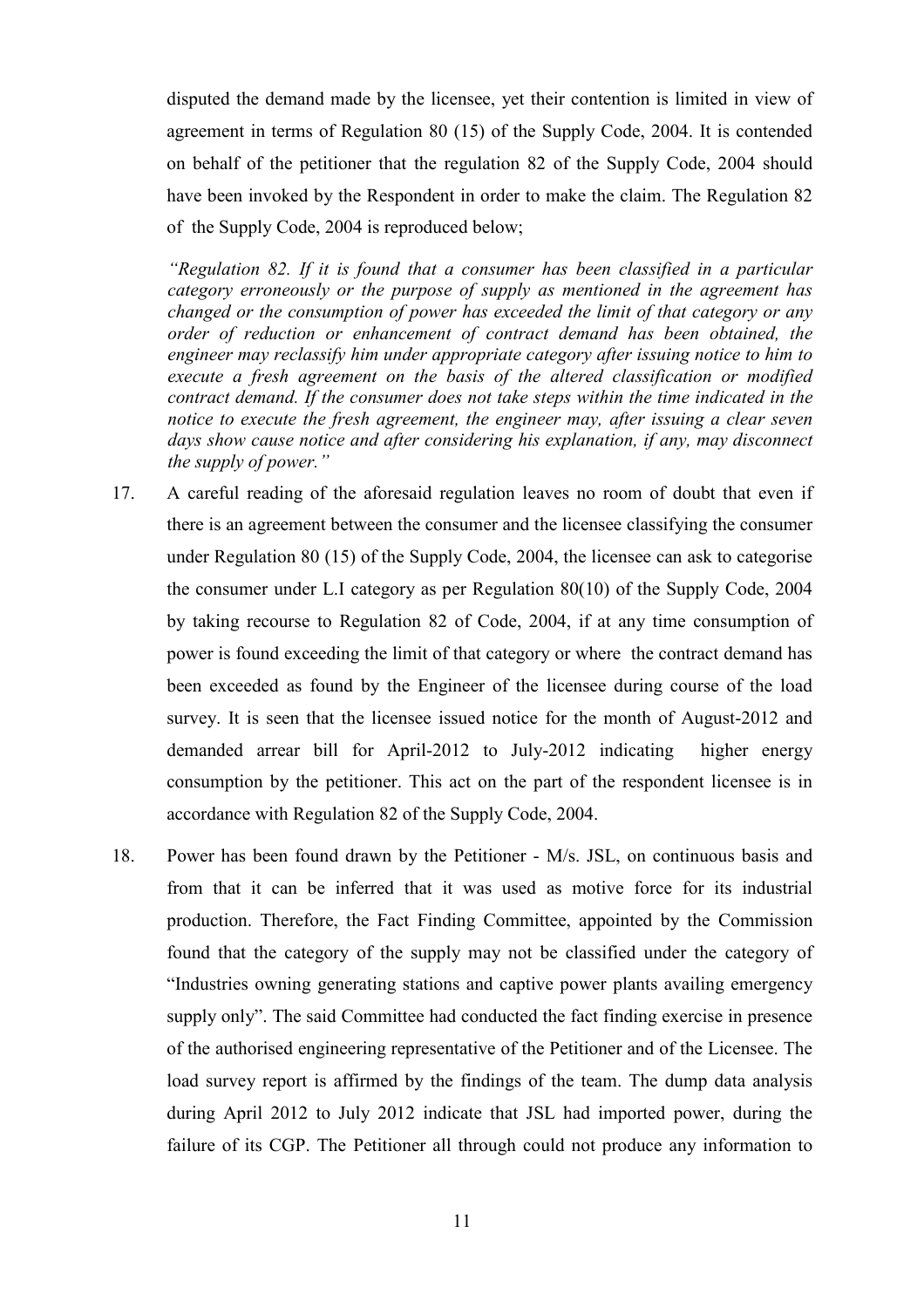contradict the aforesaid facts and that his consumption was within the scope of Regulation 80(15).

- 19. It is true that despite clear cut information with the licensee and indifference by the petitioner, the former did not take recourse to disconnection of power supply to the petitioner's Unit. All the same, it cannot be lost sight of the fact that the petitioner has renewed the agreement in 2015, in terms of Regulation 80 (10) of the supply code 2004, while the matter was under dispute and the licensee had been claiming that the petitioner fell under the category Regulation 80 (10) of Supply Code, 2004. The petitioner had taken the matter before the GRF and against that order, he took the matter to the Ombudsmen-II, which was followed by other proceedings before this forum, Hon'ble High Court of Orissa and finally before the Hon'ble Appellate Tribunal for Electricity, while the notices by the respondent were in force.
- 20. The petitioner has also raised a point that between the period from 01.07.2012 to 31.07.2015, there was no agreement, whatsoever between the parties and therefore the respondent cannot make any claim. It is not disputed that the effective duration of the agreement dt13.11.2010 was between 01.07.2010 to 30.06.2012 and the next agreement came into being only on 21.08.2015, with the effective duration of five years w.e.f. 01.08.2015 to 31.07.2020. The parties have conceded that between 30.06.2012 to 01.08.2015, the petitioner has consumed the energy supplied by the Respondent. Notices dated 29.9.2012, 21.11.2012 and 20.12.2012 speak for themselves that there was continuation of power supply and it is not disputed that despite those notices, the respondent never disconnected power supply. It is admitted that the petitioner preferred application before the GRF and during the pendency of the proceeding, the supply of power was continuing. As against the final order of GRF, the petitioner preferred application before the Ombudsman –II and that proceeding ended, with the order dated 22.11.2013 and during the pendency of proceeding before the Ombudsman, the Respondent was precluded from disconnecting the power supply. The terms of contract entered into by the parties, give an authority to the respondent to recover the energy charges with respect to the power consumed by the Petitioner. Only for the period from 01.08.2012 to 31.07.2015, there was no agreement between them, but supply of energy was continued. The Petitioner has renewed the agreement in 2015 as per the consumption , which is at par with the load survey information maintained by the GRIDCO. The findings by the GRF, Ombudsman and the Load survey information, all through leave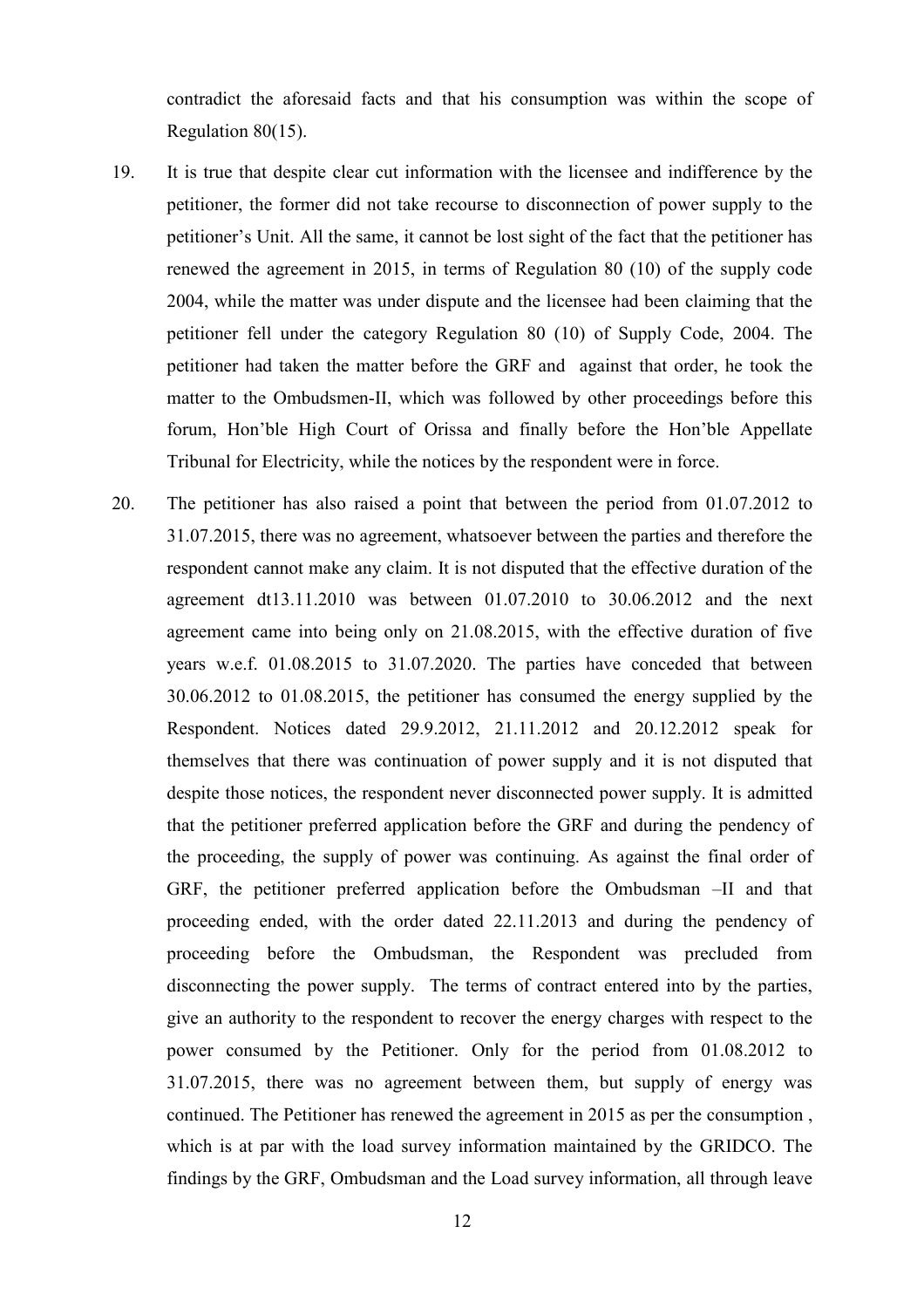no room of doubt that the Petitioner has all along consumed energy in the category of Large Industries. This category relates to supply of power to industries with a contract demand of 110 KVA and above, but below 25000 KVA, where power is substantially utilised as motive force for industrial production, within the meaning of Regulation 80 (10) and not in the category of Regulation 80 (15), which relates to supply of power to industries with generating stations only for start-up of the unit or to meet their essential auxiliary and survival requirements in the event of the failure of their generation capacity.

21. At this point, it is worthwhile to note that the category LI refers to consumption of 110 KVA upto 25000 KVA for motive force for production of industry. Though on behalf of JSL – petitioner, it is contended that there was no contract for supply of power for LI category, from the materials submitted before us, it is otherwise clarified that the petitioner was billed with CD 55555.55 KVA (50000 KVA at 0.9 pf) with demand charges being levied on 44464 KVA. The aforesaid scenario also buttresses the stand of the Respondent - NESCO against the claim of the petitioner – JSL to be billed under category "Industries owning generating stations and captive power plants availing emergency supply only".

It has been contended on behalf of the petitioner – JSL that there was no multi feeder summation metering installation or the consumer meter installation in compliance with the metering Regulation and tariff condition during the relevant period and the maximum demand for the period could not be ascertained.

It has been further contended by the JSL that the maximum demand and the power factor as required for consumer billing under LI category cannot be calculated from the data on the two individual interface meters on the two feeders and the Petitioner was exporting leading reactive power to the grid. To add to this, petitioner JSL raised the contention that there was no contract demand agreed upon for billing the petitioner under the LI category. To further its stand, the petitioner JSL contended that the demand of the respondent NESCO for accepting the SMD data furnished by the GRIDCO is against the principles envisaged under the Rules framed by CEA. It is submitted on behalf of the Petitioner - JSL that the CEA Rules mandates that installation of summation meter is indispensable for accurate billing.

22. The above stated proposition advanced on behalf of the petitioner – JSL cannot be accepted as incontrovertible truth when considered along with the factual scenario.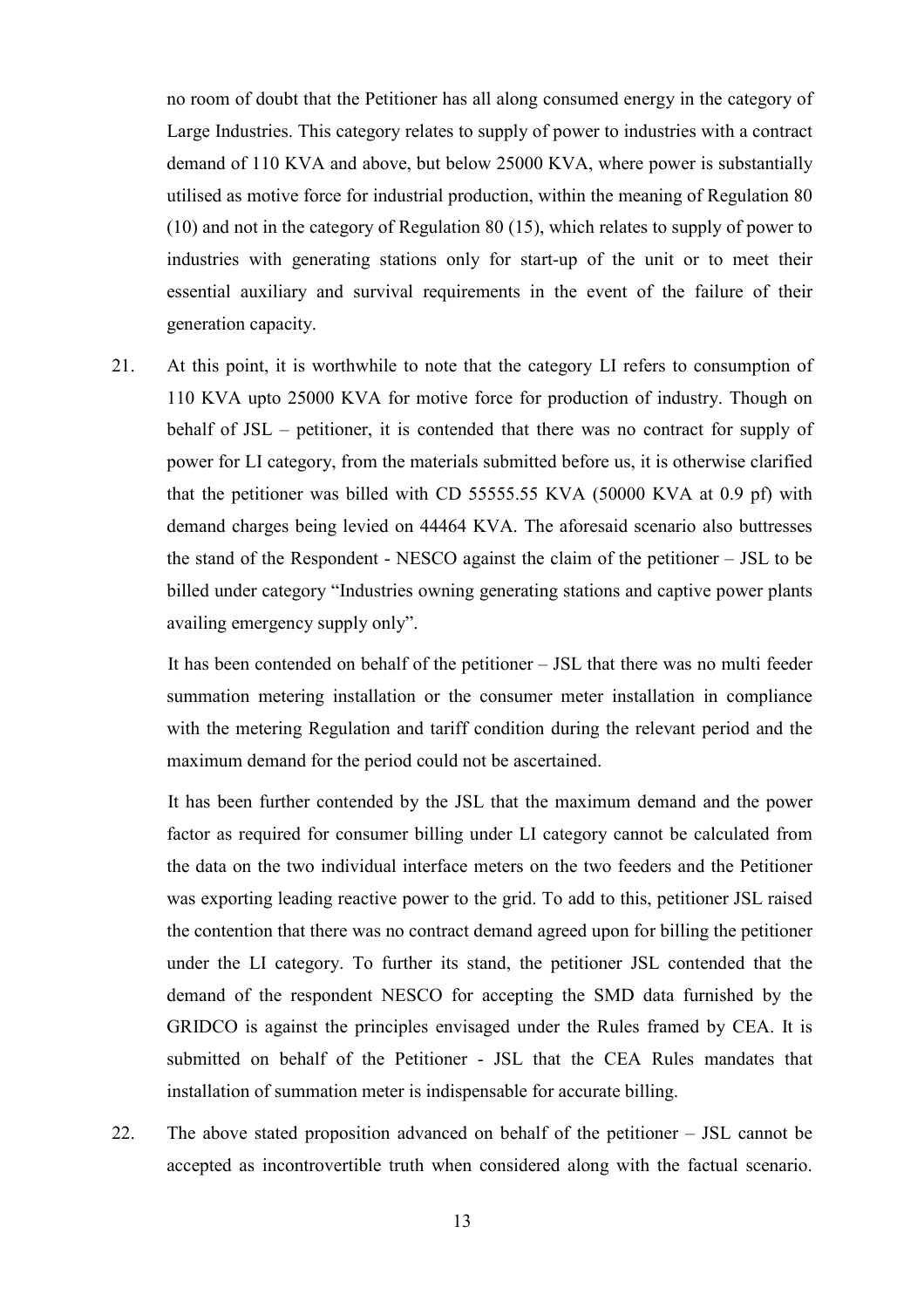The Respondent – NESCO raised its demand for bringing the Petitioner – JSL into the category of LI on the basis of the SMD data furnished by the GRIDCO. It is a matter of common observation that the data furnished by GRIDCO is also accepted as flawless data by the consumers and no previous fault in the data furnished by the GRIDCO has been ever raised before this Commission. In other words, the SMD data received from GRIDCO do appear to be of higher correctness and of greater acceptability than the propositions advanced by the petitioner – JSL. At this point, for sake of clarity, it can be stated here that the so called proposition of JSL that the metering of power supply is to be worked by vertical summation hardly stands the test of acceptance when the SMD data received from GRIDCO is reported to be of higher acceptability worth as reported by the Fact Finding Team. It may be correct that the Fact Finding Team that conducted the field investigation is not an adjudicating body, but it cannot be brushed aside that the Fact Finding Team consisting of Engineering Experts had submitted the report after interaction with the Engineering representatives of the petitioner and the Respondent. Even the report submitted by the Fact Finding Team has not suffered from any castigation by any authority. In view of the discussions stated above, it can be logically stated that the contention of the petitioner - JSL that the SMD data received from GRIDCO and the report of Fact Finding Team cannot be given extra importance does not survive in the factual scenario of the dispute.

23. At this point, the contention advanced on behalf of the petitioner JSL that after execution of agreement by the Respondent - NESCO on 21.08.2015 with the petitioner JSL for prospective billing, the earlier claim for billing petitioner JSL under LI category stand dissipated is unsustainable, when the entire scenario is examined. On no previous occasion, Respondent-NESCO has surrendered its claim for billing the JSL under LI category either explicitly or impliedly. It is seen that the Respondent-NESCO has asserted all along that the JSL has consumed power continuously and not intermittently for emergency purpose, the stand of the petitioner JSL that it took power "Emergency Supply to CGP" purpose is found to be unsustainable when considered along with the unchallengeable SMD data furnished by the GRIDCO. Even the stand of the petitioner JSL that there was no summation metering installation and the claim of the petitioner JSL for reclassification in the absence of summation metering as unsustainable is found to be weak, when the situation speaks that the petitioner JSL was originally inducted as a consumer on "Emergency Supply to CGP" only to keep its CGP units operational. Non installation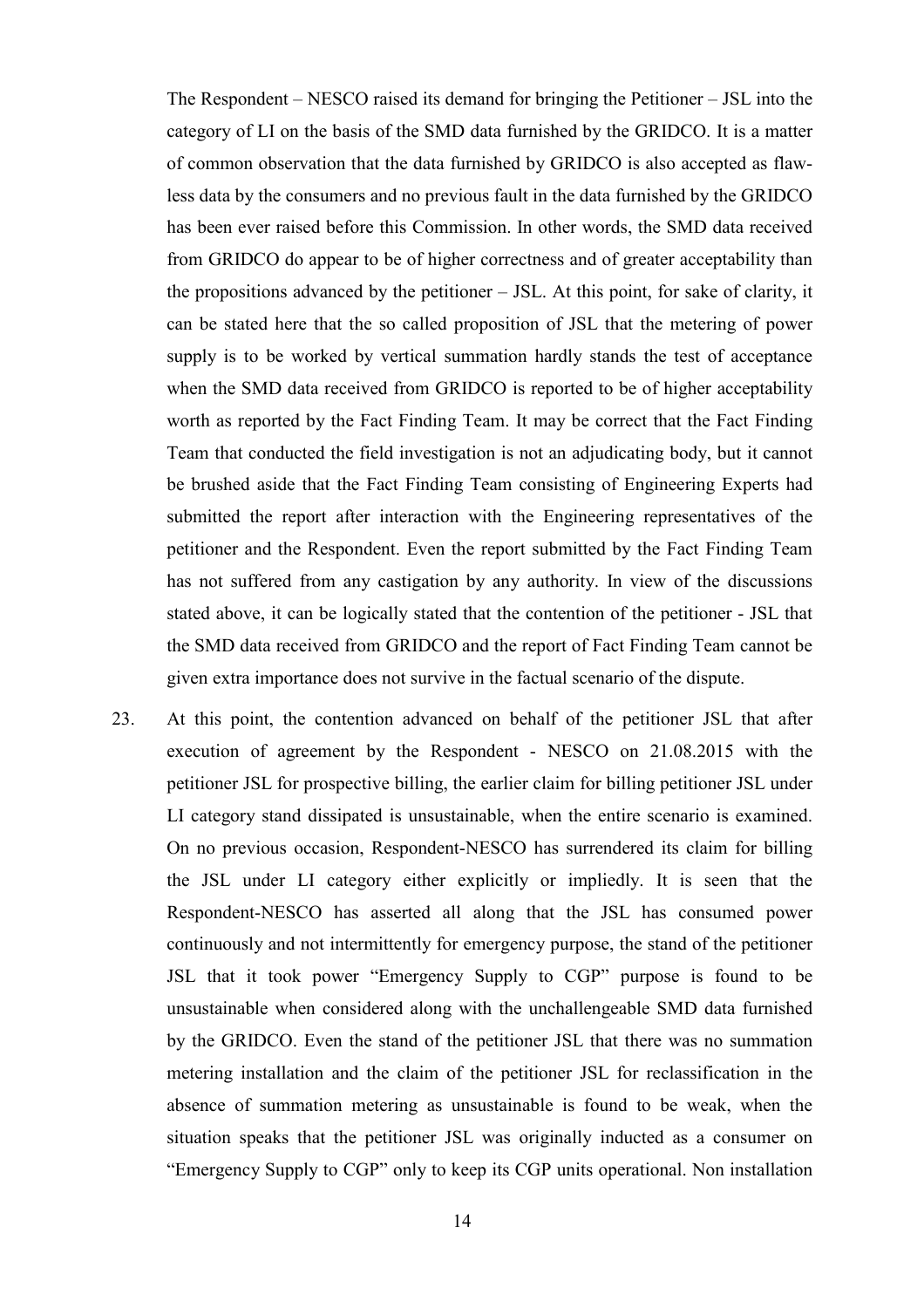of summation metering cannot be read as grave hurdle against the billing the petitioner JSL in the category of LI, though originally petitioner JSL was classified as "Emergency Supply to CGP', when the SMD data otherwise speaks that petitioner JSL consistently drew power of LI category from 01.07.2012 to 31.07.2015.

The reply given by the petitioner JSL in response to the notice issued by the Respondent-NESCO was not even substantially pressed before the Fact Finding Team that conducted on field investigation and as such, with several rounds of litigation, the hazy response cannot be read as substantive evidence for upholding the stand of the petitioner JSL.

- 24. From the aforesaid discussions, the following points stand crystallised as established beyond doubt.
	- (i) As per the observations of the Hon'ble APTEL, compliance of Regulation 82 of the Supply Code, 2004, in the matter of issuance of notices to the petitioner JSL has been adequately complied with by issuance of letters dated 21.11.2012 and 20.12.2012.
	- (ii) The Fact Finding Team consisting of the Technical Experts was deputed by the Commission and the Fact Finding Committee conducted exercise on field investigation with participation of the Engineering Experts representing the petitioner – JSL and the respondent – NESCO and the Fact Finding Team submitted its report.
	- (iii) At no point of time, the report of the Fact Finding Team has been assailed by the Petitioner - JSL before the Hon'ble APTEL.
	- (iv) On 21.08.2015, the petitioner-JSL entered into an agreement with the respondent – NESCO agreeing to be categorised under the category "Large Industry" under Regulation 80(10) of the Supply Code, 2004 instead of earlier category "Industries owning generating stations and captive power plants availing emergency supply only" under Regulation 80 (15) of the Supply Code, 2004.
	- (v) The contention of the petitioner that the order of the Ombudsman-II on the issue has attained finality and cannot be revisited on well settled principles of res-judicata, is fallacious after judgement of Hon'ble APTEL in Appeal No.186 of 2020.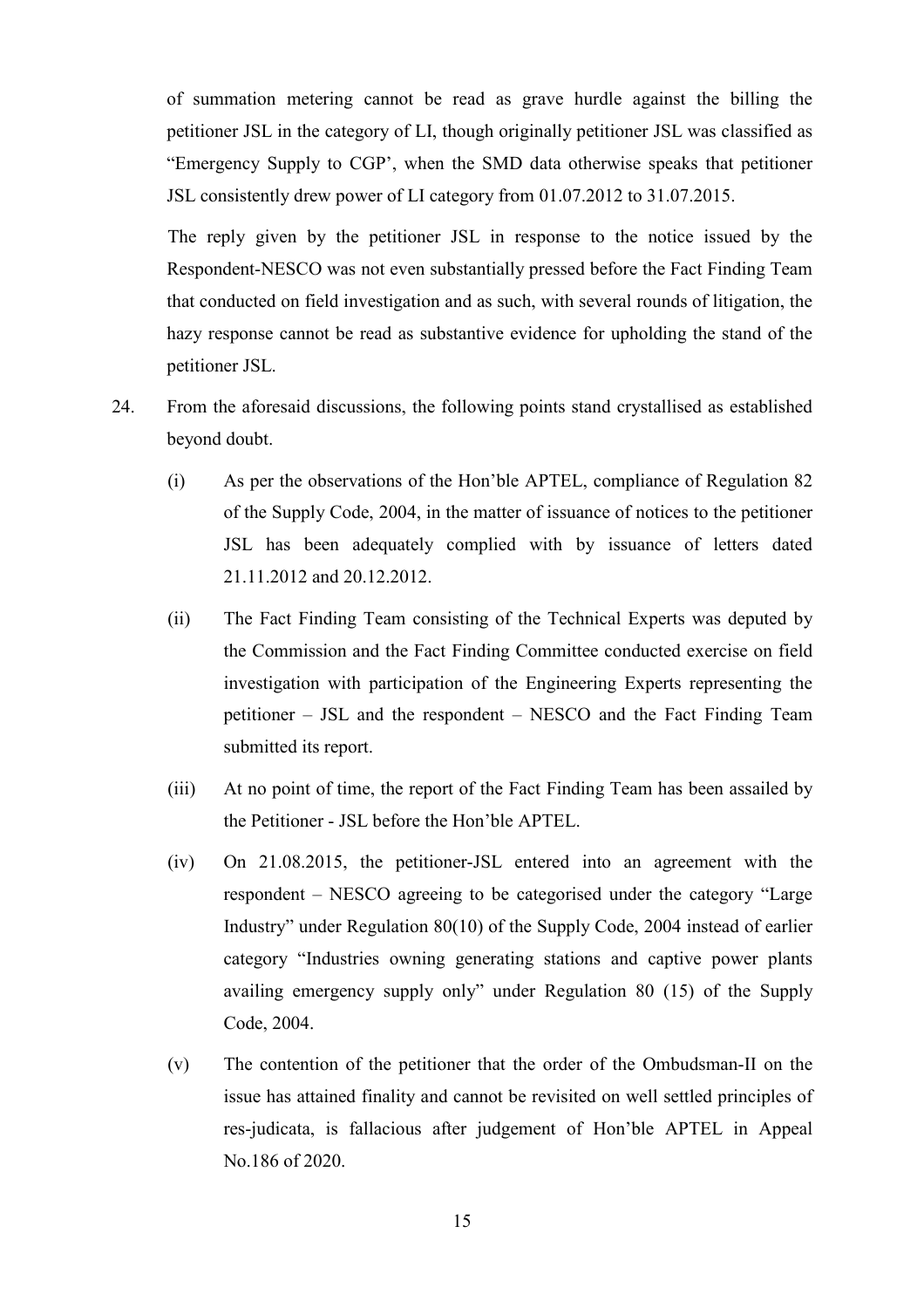- 25. Month wise simultaneous maximum demand data in respect of 2 Nos. of Jindal Stainless Steel feeders for the period from April 2012 to  $8<sup>th</sup>$  December, 2015 furnished by GRIDCO can be logically relied as a supporting material for adjudication of dispute. For sake of clarity, the report of GRIDCO containing SMD particulars was not castigated even before the Hon'ble APTEL though the petitioner – JSL had adequate opportunity to point out any defect in respect of the report of the Fact Finding Team or the data furnished by the GRIDCO. In such a scenario, there appears greater reasonableness to accept the report of the GRIDCO containing the SMD data in tune with the report submitted by the Fact Finding Team. At this point, though it is vehemently asserted on behalf of the petitioner – JSL that it can be categorised as "Industries owning generating stations and captive power plants availing emergency supply only" as per the erstwhile agreement between the parties, the factual scenario leads to a different conclusion when liability of the petitioner – JSL is considered keeping the SMD data furnished by GRIDCO and that report of the Fact Finding Team in view. There is no strong material before us to reject SMD data furnished by GRIDCO for the period from April, 2012 to  $8<sup>th</sup>$  December, 2015 and the data collected by the Fact Finding Team through exercise of on field investigation. Though agreement between the parties was effected for categorising the petitioner – JSL in the category of "Industries owning generating stations and captive power plants availing emergency supply only", but from the reading of the SMD data furnished by GRIDCO and the report submitted by the Fact Finding Team after on field investigation, there appears greater force in accepting the contentions of NESCO utility. In other words, the contention of the respondent – NESCO that JSL is to be brought into the category of "Large Industry" instead of "Industries owning generating stations and captive power plants availing emergency supply only" is found to be of greater acceptability than the stand of JSL – Petitioner. After all, in a dispute of this nature, the fate of the parties can be decided on principles of preponderance of higher probability. Thus it is concluded that for the period from 01.07.2012 to 31.07.2015 the petitioner – JSL is liable to be billed as a consumer of Large Industry category.
- 26. In view of the discussions, it is held that even in the absence of Contract Demand, the petitioner JSL can be legally billed under category of Large Industry for the relevant period and that the claim as advanced by the petitioner that JSL for the period from 01.07.2012 till 31.07.2015 was a consumer under category under Regulation 80 (15)